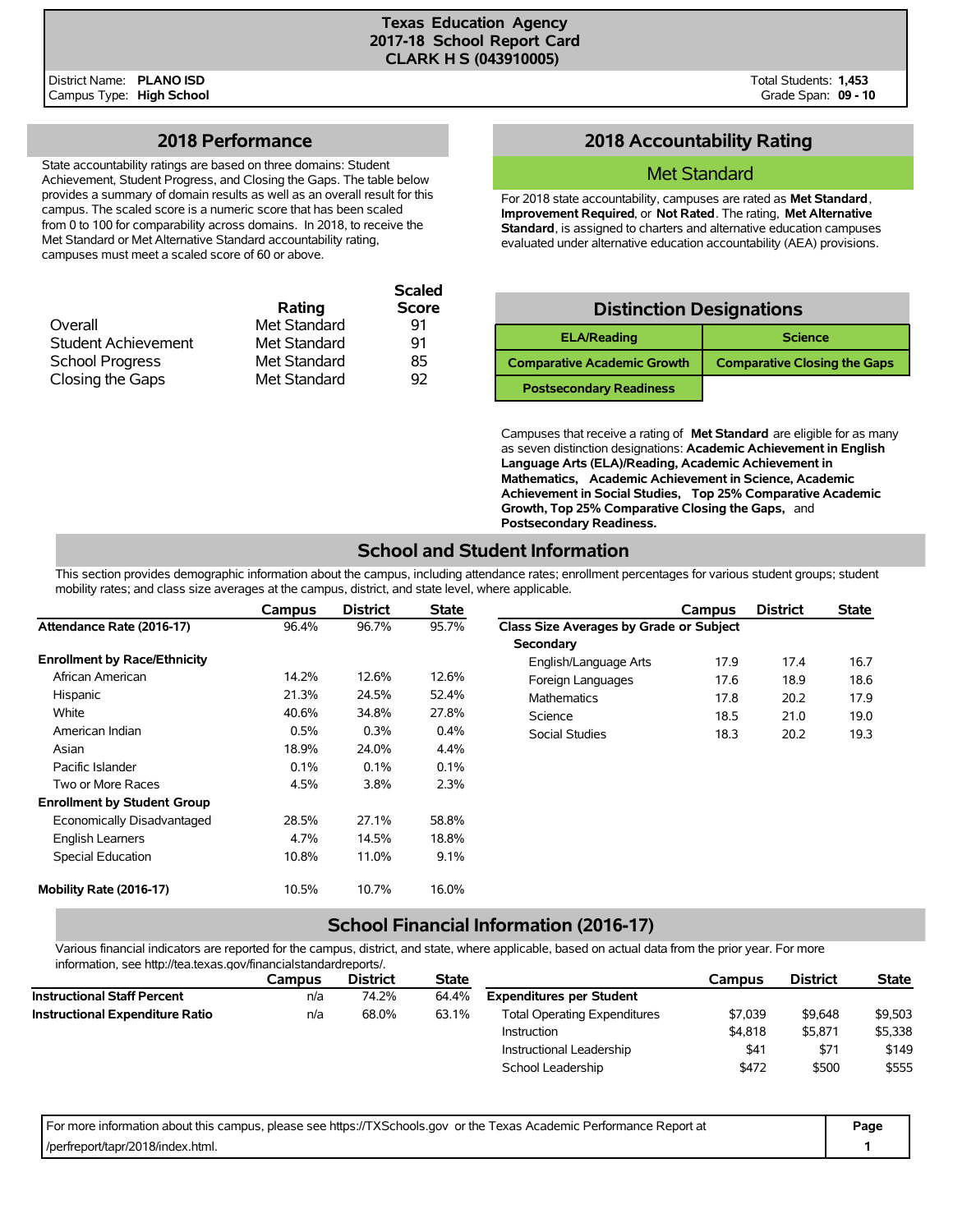|                                                                                |      |              |                 |         |                   |                |        |          |       |                          | Two or                   |               |
|--------------------------------------------------------------------------------|------|--------------|-----------------|---------|-------------------|----------------|--------|----------|-------|--------------------------|--------------------------|---------------|
|                                                                                |      |              |                 |         | African           |                |        | American |       | <b>Pacific</b>           | More                     | Econ          |
|                                                                                |      | <b>State</b> | <b>District</b> | Campus  | American Hispanic |                | White  | Indian   | Asian | Islander                 | Races                    | <b>Disadv</b> |
| STAAR Performance Rates at Approaches Grade Level or Above (All Grades Tested) |      |              |                 |         |                   |                |        |          |       |                          |                          |               |
| All Subjects                                                                   | 2018 | 77%          | 86%             | 88%     | 75%               | 84%            | 94%    | $\ast$   | 94%   | $\ast$                   | 90%                      | 81%           |
|                                                                                | 2017 | 75%          | 85%             | 86%     | 72%               | 77%            | 91%    | $\ast$   | 94%   | $\ast$                   | 89%                      | 77%           |
| Reading                                                                        | 2018 | 74%          | 86%             | 85%     | 68%               | 80%            | 92%    | *        | 92%   | $\ast$                   | 89%                      | 77%           |
|                                                                                | 2017 | 72%          | 84%             | 84%     | 68%               | 74%            | 91%    | $\ast$   | 93%   | $\ast$                   | 84%                      | 72%           |
| <b>Mathematics</b>                                                             | 2018 | 81%          | 88%             | 88%     | 79%               | 87%            | 95%    | ∗        | 92%   | L,                       | $\ast$                   | 82%           |
|                                                                                | 2017 | 79%          | 87%             | 82%     | 70%               | 75%            | 88%    | $\ast$   | 94%   | $\ast$                   | 89%                      | 76%           |
| Science                                                                        | 2018 | 80%          | 87%             | 93%     | 85%               | 90%            | 97%    | $\ast$   | 98%   | L,                       | 92%                      | 87%           |
|                                                                                | 2017 | 79%          | 87%             | 91%     | 81%               | 85%            | 94%    | $\ast$   | 98%   | $\ast$                   | 97%                      | 87%           |
| <b>Social Studies</b>                                                          | 2017 | 77%          | 87%             | $\star$ | $\overline{a}$    |                | $\ast$ |          |       | $\overline{a}$           |                          |               |
| STAAR Performance Rates at Meets Grade Level or Above (All Grades Tested)      |      |              |                 |         |                   |                |        |          |       |                          |                          |               |
| All Subjects                                                                   | 2018 | 48%          | 65%             | 70%     | 49%               | 57%            | 80%    | $\ast$   | 84%   | $\ast$                   | 76%                      | 56%           |
|                                                                                | 2017 | 45%          | 63%             | 65%     | 40%               | 47%            | 75%    | ∗        | 86%   | $\ast$                   | 68%                      | 46%           |
| Reading                                                                        | 2018 | 46%          | 65%             | 72%     | 50%               | 57%            | 82%    | *        | 84%   | $\ast$                   | 80%                      | 58%           |
|                                                                                | 2017 | 44%          | 64%             | 70%     | 47%               | 54%            | 79%    | $\ast$   | 86%   | $\ast$                   | 73%                      | 51%           |
| <b>Mathematics</b>                                                             | 2018 | 50%          | 64%             | 53%     | 37%               | 52%            | 59%    | $\ast$   | 72%   | $\overline{a}$           | $\ast$                   | 45%           |
|                                                                                | 2017 | 46%          | 63%             | 38%     | 19%               | 23%            | 47%    | $\ast$   | 79%   | $\ast$                   | 50%                      | 25%           |
| Science                                                                        | 2018 | 51%          | 65%             | 75%     | 56%               | 60%            | 85%    | *        | 85%   | $\overline{a}$           | 84%                      | 58%           |
|                                                                                | 2017 | 49%          | 65%             | 71%     | 43%               | 54%            | 81%    | $\ast$   | 89%   | $\ast$                   | 69%                      | 53%           |
| Social Studies                                                                 | 2017 | 49%          | 68%             | $\star$ |                   |                | $\ast$ |          |       |                          |                          |               |
| STAAR Performance Rates at Masters Grade Level (All Grades Tested)             |      |              |                 |         |                   |                |        |          |       |                          |                          |               |
| All Subjects                                                                   | 2018 | 22%          | 37%             | 27%     | 13%               | 15%            | 32%    | $\ast$   | 46%   | $\ast$                   | 35%                      | 13%           |
|                                                                                | 2017 | 20%          | 35%             | 22%     | 7%                | 10%            | 26%    | ∗        | 40%   | $\ast$                   | 34%                      | 8%            |
| Reading                                                                        | 2018 | 19%          | 35%             | 21%     | 7%                | 9%             | 24%    | *        | 38%   | $\ast$                   | 27%                      | 8%            |
|                                                                                | 2017 | 19%          | 34%             | 19%     | 6%                | 7%             | 22%    | *        | 33%   | $\ast$                   | 31%                      | 5%            |
| <b>Mathematics</b>                                                             | 2018 | 24%          | 40%             | 25%     | 16%               | 19%            | 32%    | $\ast$   | 47%   | $\overline{a}$           | $\ast$                   | 17%           |
|                                                                                | 2017 | 22%          | 39%             | 17%     | 7%                | 8%             | 21%    | ∗        | 40%   | $\ast$                   | 28%                      | 10%           |
| Science                                                                        | 2018 | 23%          | 38%             | 42%     | 21%               | 25%            | 48%    | $\ast$   | 63%   | L,                       | 58%                      | 22%           |
|                                                                                | 2017 | 19%          | 34%             | 33%     | 12%               | 18%            | 38%    | $\ast$   | 52%   | $\ast$                   | 45%                      | 15%           |
| Social Studies                                                                 | 2017 | 27%          | 46%             | $\star$ | $\overline{a}$    | $\overline{a}$ | $\ast$ |          |       |                          | $\overline{\phantom{a}}$ |               |
| Academic Growth Score (All Grades Tested)                                      |      |              |                 |         |                   |                |        |          |       |                          |                          |               |
| All Subjects                                                                   | 2018 | 69           | 75              | 75      | 68                | 69             | 78     | $\ast$   | 83    | $\ast$                   | 75                       | 72            |
| Reading                                                                        | 2018 | 69           | 74              | 76      | 73                | 67             | 78     | ∗        | 83    | $\ast$                   | 83                       | 76            |
| <b>Mathematics</b>                                                             | 2018 | 70           | 75              | 73      | 61                | 72             | 79     | *        | 83    | $\overline{\phantom{a}}$ | 63                       | 66            |

For more information about this campus, please see https://TXSchools.gov or the Texas Academic Performance Report at **Page**

/perfreport/tapr/2018/index.html. **2**

'?' Indicates that the data for this item were statistically improbable, or were reported outside a reasonable range. '' Indicates zero observations reported for this group. '\*' Indicates results are masked due to small numbers to protect student confidentiality. Moreover, the this invall numbers to protect student confidentiality.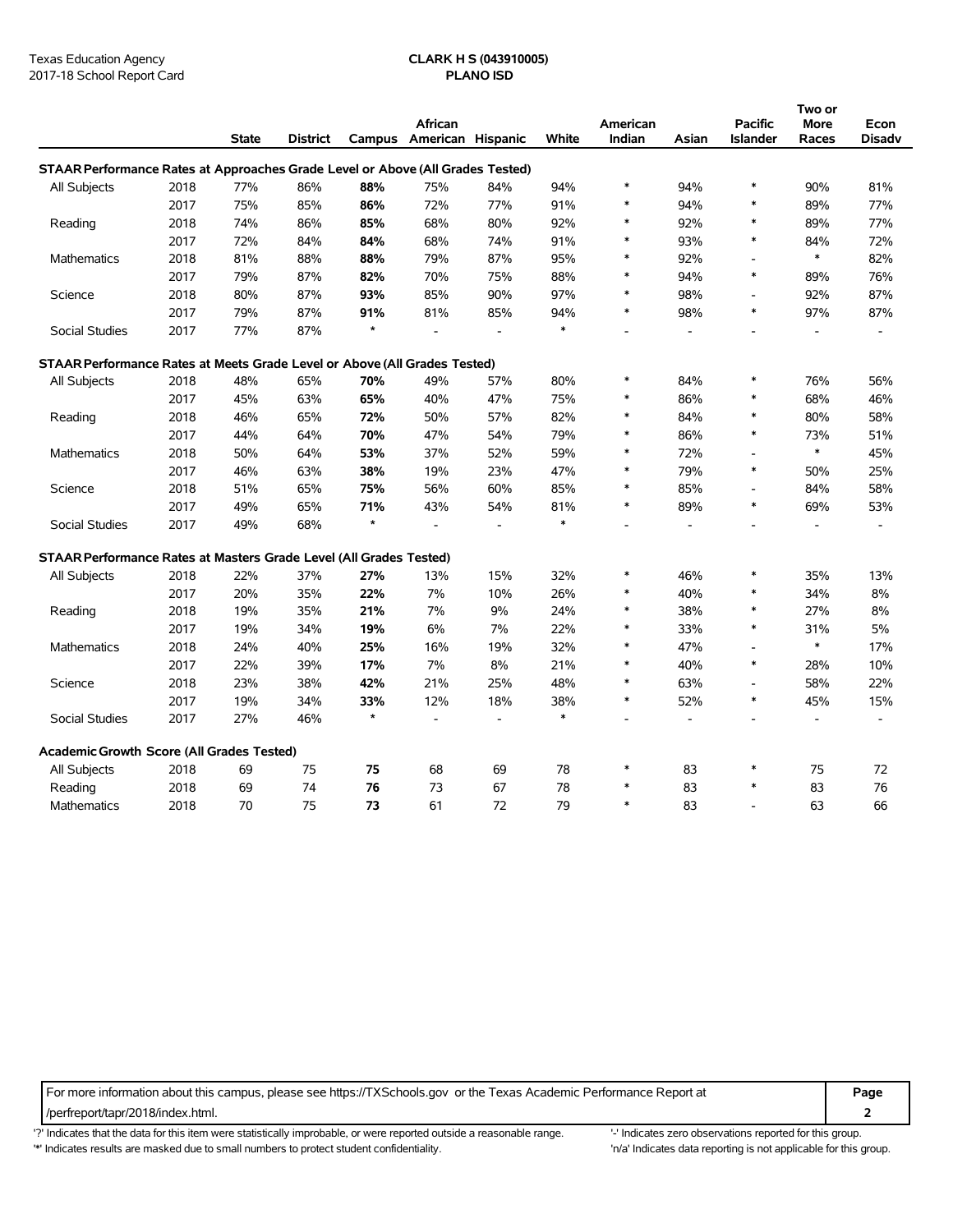|                                                             | <b>State</b> | <b>District</b> |            | African<br>Campus American Hispanic |                | White          | American<br>Indian | Asian  | Pacific<br>Islander | Two or<br><b>More</b><br>Races | Econ<br><b>Disadv</b> |
|-------------------------------------------------------------|--------------|-----------------|------------|-------------------------------------|----------------|----------------|--------------------|--------|---------------------|--------------------------------|-----------------------|
| Annual Dropout Rate (Gr 9-12)                               |              |                 |            |                                     |                |                |                    |        |                     |                                |                       |
| 2016-17                                                     | 1.9%         | 0.4%            | 0.1%       | 0.0%                                | 0.3%           | 0.1%           | 0.0%               | 0.0%   | $\ast$              | 0.0%                           | 0.4%                  |
| 2015-16                                                     | 2.0%         | 0.5%            | $0.0\%$    | 0.0%                                | 0.0%           | 0.0%           | 0.0%               | 0.0%   |                     | 0.0%                           | 0.0%                  |
| 4-Year Longitudinal Rate (Gr 9-12)                          |              |                 |            |                                     |                |                |                    |        |                     |                                |                       |
| Class of 2017                                               |              |                 |            |                                     |                |                |                    |        |                     |                                |                       |
| Graduated                                                   | 89.7%        | 96.5%           |            |                                     |                |                |                    |        |                     |                                |                       |
| Graduates, TxCHSE, & Cont 94.1%                             |              | 98.7%           |            |                                     |                |                |                    |        |                     |                                |                       |
| Class of 2016                                               |              |                 |            |                                     |                |                |                    |        |                     |                                |                       |
| Graduated                                                   | 89.1%        | 95.9%           |            |                                     |                |                |                    |        |                     |                                |                       |
| Graduates, TxCHSE, & Cont 93.8%                             |              | 98.5%           |            |                                     |                |                |                    |        |                     |                                |                       |
| 5-Year Extended Longitudinal Rate (Gr 9-12)                 |              |                 |            |                                     |                |                |                    |        |                     |                                |                       |
| Class of 2016                                               |              |                 |            |                                     |                |                |                    |        |                     |                                |                       |
| Graduated                                                   | 91.6%        | 97.4%           |            |                                     |                |                |                    |        |                     |                                |                       |
| Graduates, TxCHSE, & Cont 93.4%                             |              | 98.6%           |            |                                     |                |                |                    |        |                     |                                |                       |
| Class of 2015                                               |              |                 |            |                                     |                |                |                    |        |                     |                                |                       |
| Graduated                                                   | 91.3%        | 97.4%           |            |                                     |                |                |                    |        |                     |                                |                       |
| Graduates, TxCHSE, & Cont 93.3%                             |              | 98.7%           |            |                                     |                |                |                    |        |                     |                                |                       |
| 6-Year Extended Longitudinal Rate (Gr 9-12)                 |              |                 |            |                                     |                |                |                    |        |                     |                                |                       |
| Class of 2015                                               |              |                 |            |                                     |                |                |                    |        |                     |                                |                       |
| Graduated                                                   | 91.8%        | 97.7%           |            |                                     |                |                |                    |        |                     |                                |                       |
| Graduates, TxCHSE, & Cont 93.3%                             |              | 98.7%           |            |                                     |                |                |                    |        |                     |                                |                       |
| Class of 2014                                               |              |                 |            |                                     |                |                |                    |        |                     |                                |                       |
| Graduated                                                   | 90.9%        | 97.5%           |            |                                     |                |                |                    |        |                     |                                |                       |
| Graduates, TxCHSE, & Cont 92.8%                             |              | 98.4%           |            |                                     |                |                |                    |        |                     |                                |                       |
| 4-Year Federal Graduation Rate Without Exclusions (Gr 9-12) |              |                 |            |                                     |                |                |                    |        |                     |                                |                       |
| Class of 2017                                               | 89.7%        | 96.1%           |            |                                     |                |                |                    |        |                     |                                |                       |
| Class of 2016                                               | 89.1%        | 95.4%           |            |                                     |                |                |                    |        |                     |                                |                       |
| RHSP/DAP Graduates (Longitudinal Rate)                      |              |                 |            |                                     |                |                |                    |        |                     |                                |                       |
| Class of 2017                                               | 88.5%        | 84.0%           |            |                                     |                |                |                    |        |                     |                                |                       |
| Class of 2016                                               | 87.4%        | 83.1%           |            |                                     |                |                |                    |        |                     |                                |                       |
| RHSP/DAP/FHSP-E/FHSP-DLA Graduates (Longitudinal Rate)      |              |                 |            |                                     |                |                |                    |        |                     |                                |                       |
| Class of 2017                                               | 85.9%        | 81.8%           | $\sim$ $-$ |                                     |                |                |                    |        |                     |                                |                       |
| Class of 2016                                               | 85.1%        | 82.1%           |            |                                     |                |                |                    |        |                     |                                |                       |
|                                                             |              |                 |            |                                     |                |                |                    |        |                     |                                |                       |
| College, Career, and Military Ready (Annual Graduates)      |              |                 |            |                                     |                |                |                    |        |                     |                                |                       |
| 2016-17                                                     | 54.2%        | 70.7%           |            |                                     |                |                |                    |        |                     |                                |                       |
| <b>SAT/ACT Results (Annual Graduates)</b>                   |              |                 |            |                                     |                |                |                    |        |                     |                                |                       |
| Tested                                                      |              |                 |            |                                     |                |                |                    |        |                     |                                |                       |
| Class of 2017                                               | 73.5%        | 76.3%           |            |                                     |                |                |                    |        |                     |                                |                       |
| Class of 2016                                               | 71.6%        | 75.7%           | ?          |                                     | $\overline{?}$ | $\overline{?}$ |                    | ?      |                     |                                |                       |
| Average SAT Score<br>Class of 2017                          | 1019         | 1216            |            |                                     |                |                |                    |        |                     |                                |                       |
| Class of 2016                                               | 1375         | 1668            | 1673       |                                     | $\ast$         | $\ast$         |                    | $\ast$ |                     |                                |                       |
| Average ACT Score                                           |              |                 |            |                                     |                |                |                    |        |                     |                                |                       |
| Class of 2017                                               | 20.3         | 25.4            |            |                                     |                |                |                    |        |                     |                                |                       |
| Class of 2016                                               | 20.3         | 25.6            |            |                                     |                |                |                    |        |                     |                                |                       |
|                                                             |              |                 |            |                                     |                |                |                    |        |                     |                                |                       |

For more information about this campus, please see https://TXSchools.gov or the Texas Academic Performance Report at **Page** /perfreport/tapr/2018/index.html. **3**

'?' Indicates that the data for this item were statistically improbable, or were reported outside a reasonable range. "Indicates zero observations reported for this group.

'\*' Indicates results are masked due to small numbers to protect student confidentiality. 
"n/a' Indicates data reporting is not applicable for this group.